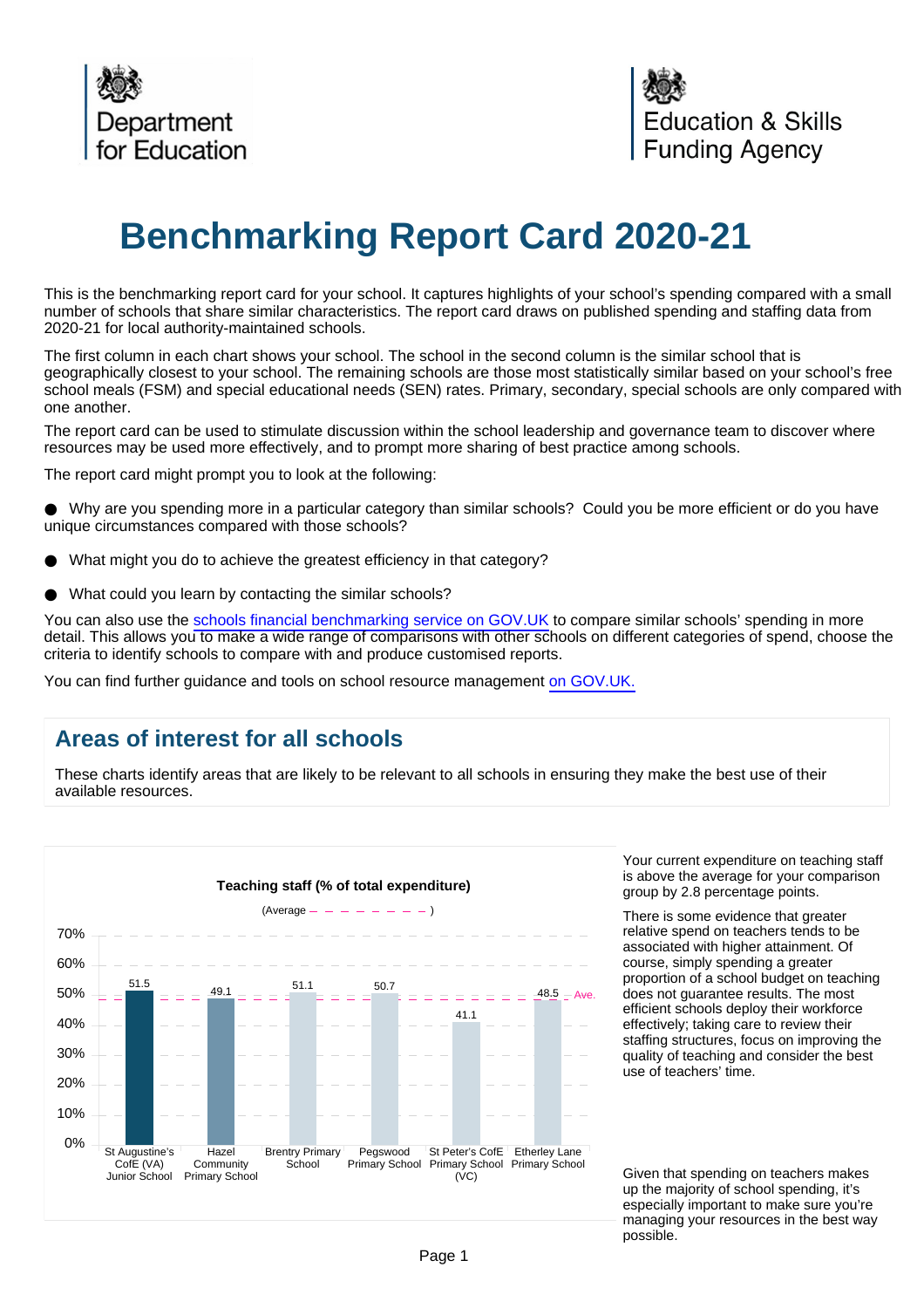

administrative/clerical functions is above the average for your comparison group by 0.6 percentage points.

This category refers to spend on administrative and clerical staff, administrative supplies and bought-in services such as legal and auditor costs.

Efficiencies in administrative/clerical expenditure could be made by upskilling staff, changing professional services supplier or reducing waste. Greater collaboration can also achieve greater efficiency and increase buying power. For more procurement guidance please click [here.](https://www.gov.uk/guidance/buying-for-schools)



average for your comparison group by 8.9 percentage points.

Keeping a modest level of revenue reserves from year to year is prudent, but if a school or trust is building up a substantial surplus there should be a clear plan for how it will be used to benefit .<br>pupils.



This graph shows the number of pupils to teachers. When reviewing staffing structures schools should consider pupil-teacher ratios in comparable schools, as well as allocation of classroom-based support staff.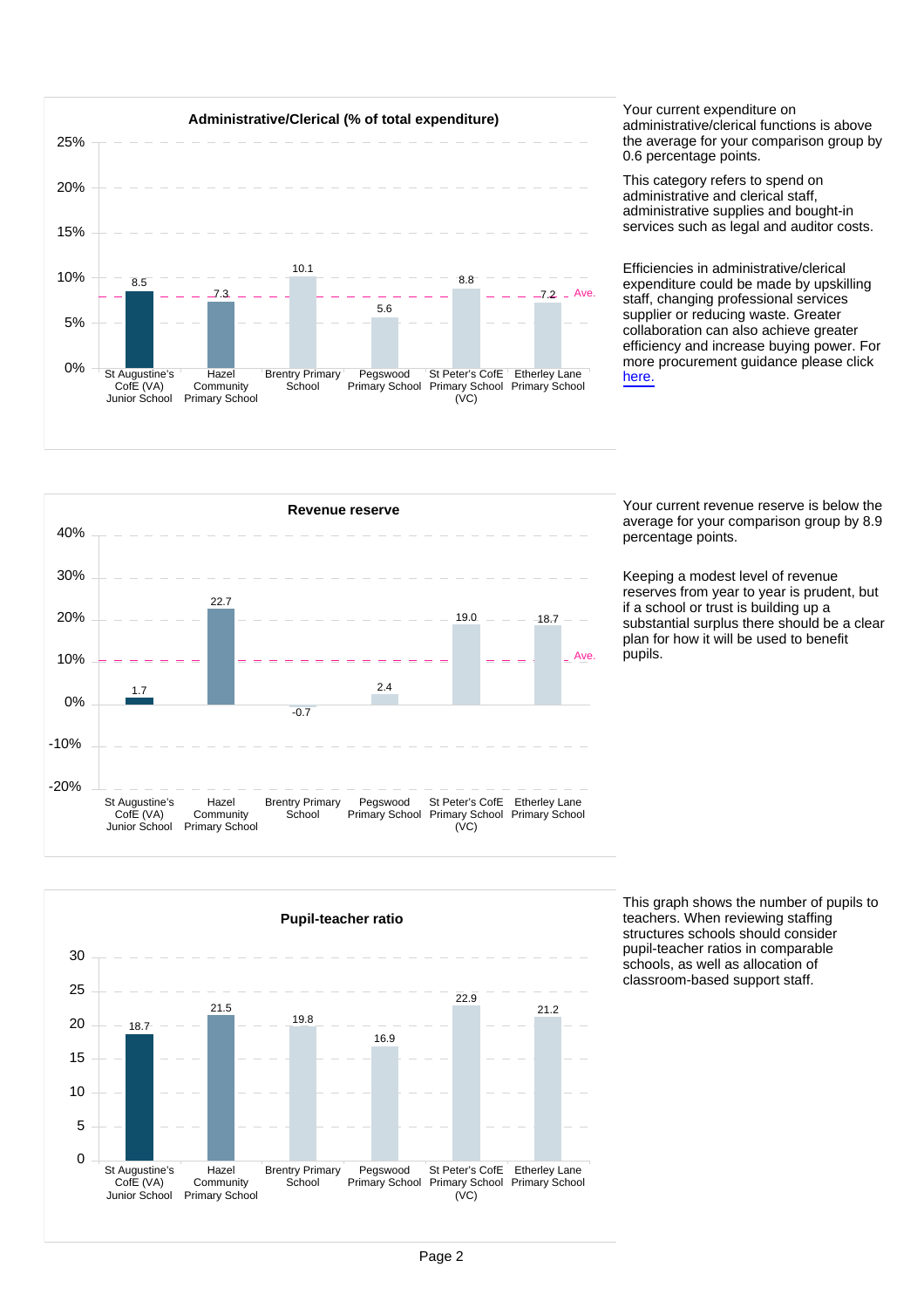# **Areas for further investigation**

The following areas have been identified as ones where your school may be able to improve the use of available resources. These are the expenditure categories where your expenditure is highest compared with the average of your comparison group.



is above the average for your comparison group by 2.8 percentage points.

Support staff can play an important role in the all-round education of pupils, but it could be possible to make better use of resources by training existing staff in multiple roles or through timetabling improvements. In order to maximise the impact on pupil outcomes, support staff need to be carefully deployed. Schools could consider the Education Endowment Foundation's advice on teaching assistants [here.](https://educationendowmentfoundation.org.uk/resources/making-best-use-of-teaching-assistants)



Your current expenditure on ICT resources is above the average for your comparison group by 0.3 percentage points.

Procurement guidance including guidance on cloud computing services can be found [on GOV.UK.](https://www.gov.uk/government/publications/cloud-computing-how-schools-can-move-services-to-the-cloud)

It is particularly important with ICT spending that there is a clear plan and review process to ensure that investment has a positive impact on pupil attainment.

#### **Your comparator schools**

The following schools have been chosen on the basis that they have the most similar contextual information. The first comparator in the list is your school, the second is the closest school with similar SEN and FSM data, and the remaining schools are those of the same type with the most similar SEN and FSM data to yours.

| <b>School Name</b>                     | <b>LAESTAB</b> | FSM % | SEN % | <b>FTE</b> pupils | <b>Distance</b><br>in miles | Spend<br>per pupil (pounds) |  |
|----------------------------------------|----------------|-------|-------|-------------------|-----------------------------|-----------------------------|--|
| St Augustine's CofE (VA) Junior School | 8743377        | 28.8  | 17.8  | 236               | N/A                         | 5.330                       |  |
| <b>Hazel Community Primary School</b>  | 8562346        | 28.0  | 17.6  | 357               | 37.5                        | 5,212                       |  |
| <b>Brentry Primary School</b>          | 8012109        | 28.8  | 17.8  | 208               | 124.1                       | 5,768                       |  |
| Pegswood Primary School                | 9292212        | 28.7  | 17.8  | 157               | 189.8                       | 6,433                       |  |
| St Peter's CofE Primary School (VC)    | 8013442        | 29.0  | 17.7  | 476               | 128.5                       | 5,101                       |  |
| Etherley Lane Primary School           | 8402401        | 28.8  | 18.0  | 250               | 156.4                       | 5,194                       |  |